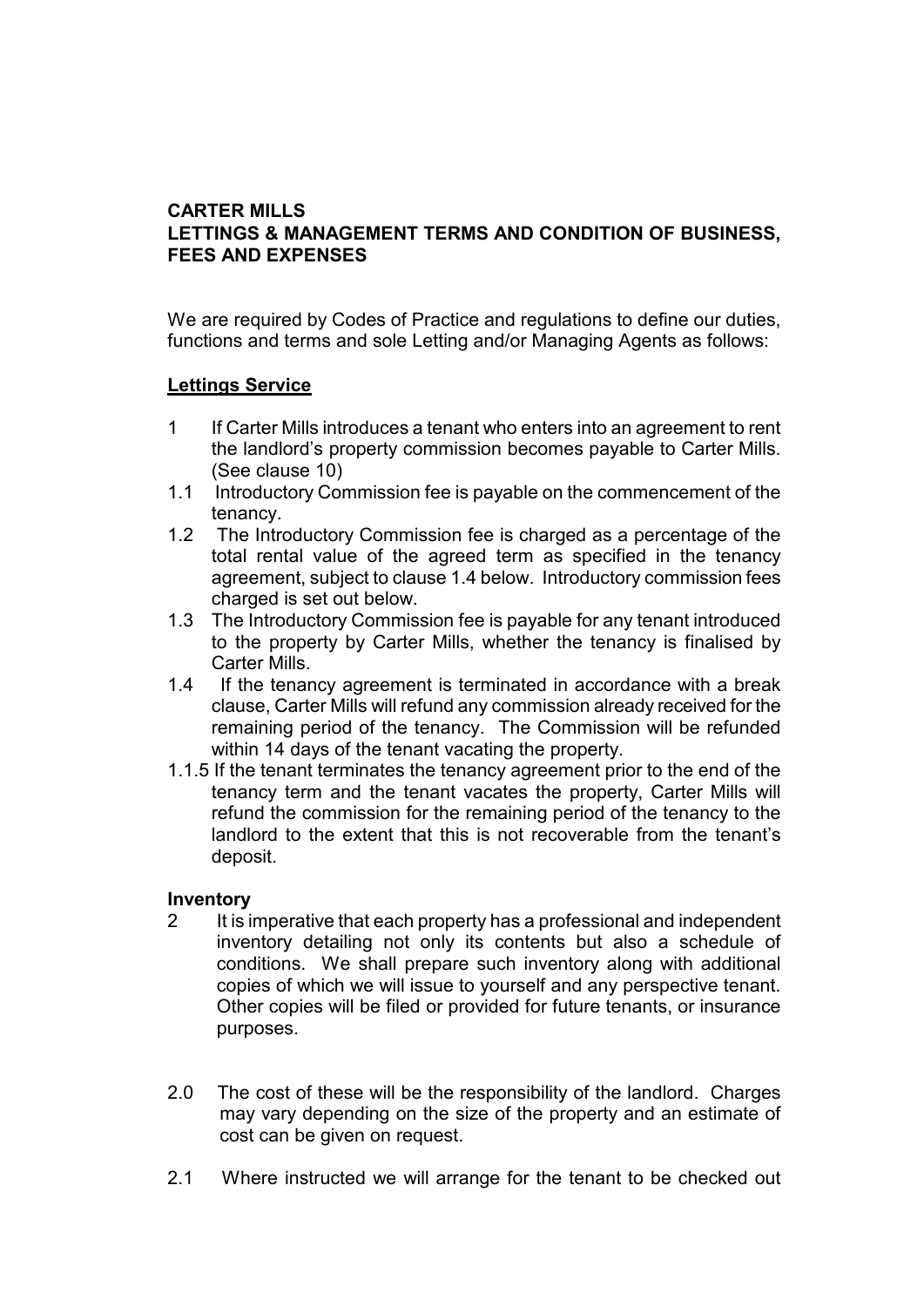against the initial inventory report at the end of the tenancy and send a copy of the report. The cost of this is borne by the tenant unless the tenancy agreement states otherwise.

#### **Deposit**

- 3 The deposit will be held in accordance with the terms of the tenancy agreement.
- 3.0 Under the terms of our Assured Shorthold agreement, the deposit will be held by Carter Mills in accordance with the Housing Act 2004 and the provisions of the deposit protection scheme, operated by The Deposit Protection Services. Under this scheme, undisputed deposits must be releases to the tenant within ten days of termination of the tenancy. Carter Mills administrative fee for registration under the scheme is £25 + VAT. Full details of the scheme may be found at www.mydeposits.co.uk and www.depositprotection.com . Carter Mills takes no responsibility for the failure of a deposit being registered where held by the landlord or an alternative appointed agent. Where landlords manage the letting of their own property and have instructed Carter Mills to act only as a tenant introducer it will be the landlord's responsibility to ensure that the whole amount of the deposit paid by the tenant and recorded on the tenancy agreement is protected in line with the tenants Deposits Protection Order requirements.

 If Carter Mills is preparing the tenancy agreement on the Landlords behalf the agent will also arrange for the tenant(s) copy of the prescribed information to be drawn up and for both documents and the counterparts to be signed by the ongoing tenants.

 The landlord's copy of the completed Tenancy agreement and the prescribed information will be sent to the Landlord as soon as possible by first class post together with the Landlord notes of the completion and paying over of deposits to Custodial scheme (DPS). If the landlord is a member of an Approved Tenants Deposit Scheme under which they will be holding the tenants deposit, the landlord must provide the Agent with the full details of the Approved scheme together with their membership /registration number as soon as it is possible (once funds have cleared) the balance of the rent and deposit after deduction of the Agent fees will be forwarded to the Landlords.

#### **Collection of rent**

- 4. Carter Mills will collect rent in accordance with the terms of the tenancy agreement.
- 4.0 Where Carter Mills collects the rent, if the rent has not been paid five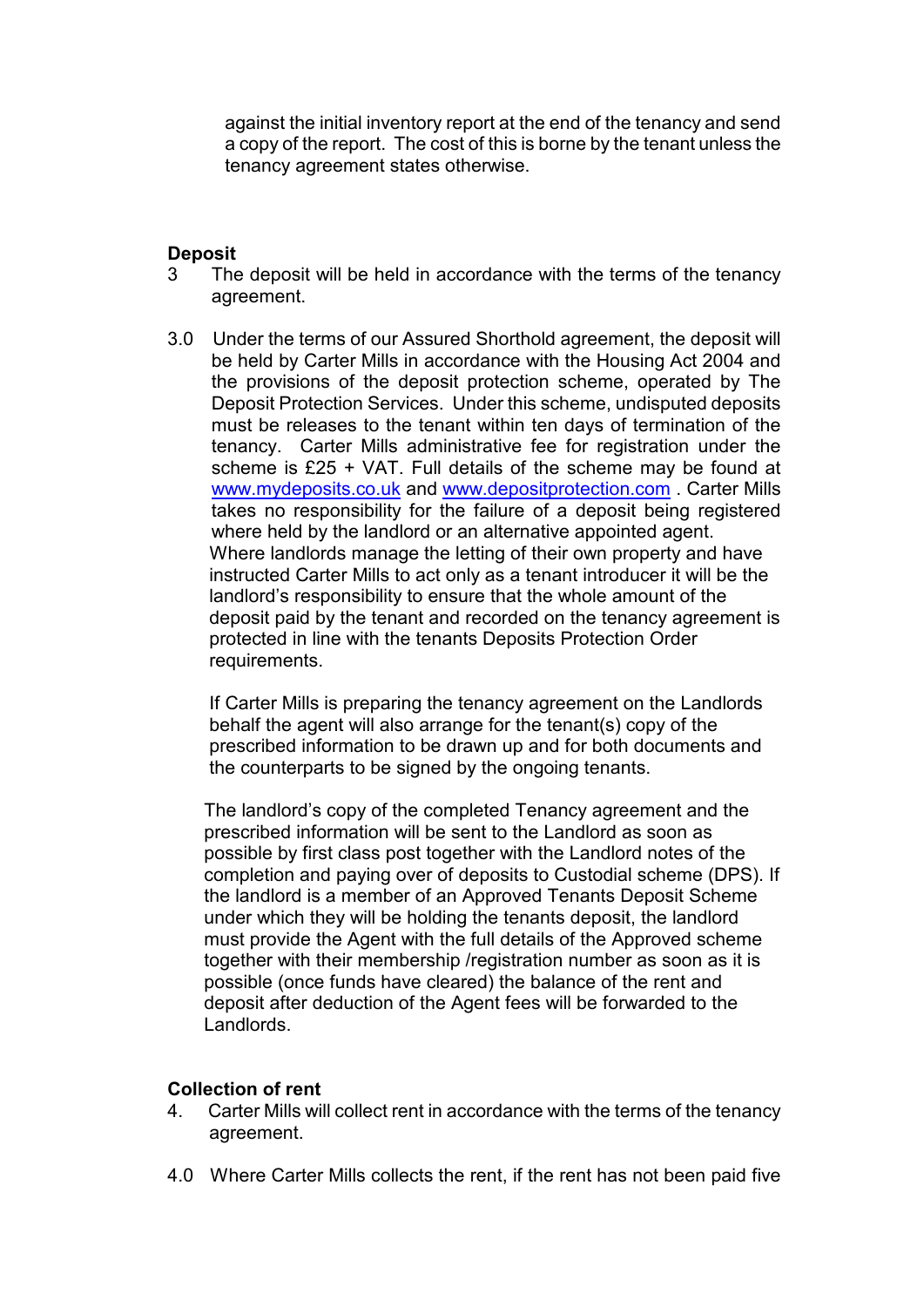days after it falls due, Carter Mills will endeavour to notify the landlord at the earliest possibly opportunity, and will attempt to obtain payment from the tenant by means of telephone, calls and series of written notices.

### **Transfer**

- 4.1 Where you provide us with UK bank details, we use BACs system to make payment to your account and do not charges for this service, where we are require making payment by alternative methods, we will pass on any cost incurred in doing this.
- 4.2 We will make payments to yourself or designated party upon your written notification within fourteen (14) day of receipt of rent to a bank/building society account. (Subjected to rent being received to terms) We are not responsible for any bank charges that you incur because of delay in payments.
- 5 We will carry out regular inspections of the property on a two-monthly basis. writing to the tenant and requesting corrective action for any problems they may be responsible for.
- 6 Notification of Services Companies, (e.g. telephone, gas electricity) and Local Authority regarding Council Tax, at the commencement and termination of the Agreement.
- 7 We shall deal with day to day management matters, including minor repairs to the property and its contents of which we shall contact the Landlord in the cases where there are major repairs.

#### 8. **Maintenance**

 Works costing up to £150 (UK Landlords) and £250 (Overseas Landlords) for any one item will be dealt with as they arise without further instructions from the Landlord, for expenditure in excess of this the Agent will request authorization in advance, although it is agreed that in an emergency or for reasons of contractual necessity where reasonable endeavors have been made to contract the Landlord, the Agent may reasonably exceed the limits specified. By law, it is necessary to carry out an annual inspection and service for Central Heating and any Gas appliances. The Agent will carry this out on the Landlords behalf and expense and administer the necessary inspection and maintenance records. The costs will be debited to Landlords account. The Landlord agrees to repay the Agent for any reasonable costs, expenses or liabilities incurred or imposed on the Agent if they were incurred on behalf of the Landlord in pursuit of the Agents normal duties. To assist the Agent in carrying out his duties effectively, the Landlord agrees to respond promptly with instructions where necessary to any correspondence or requests from the Agent. The Landlord agrees to make the Agent aware of any ongoing maintenance problems.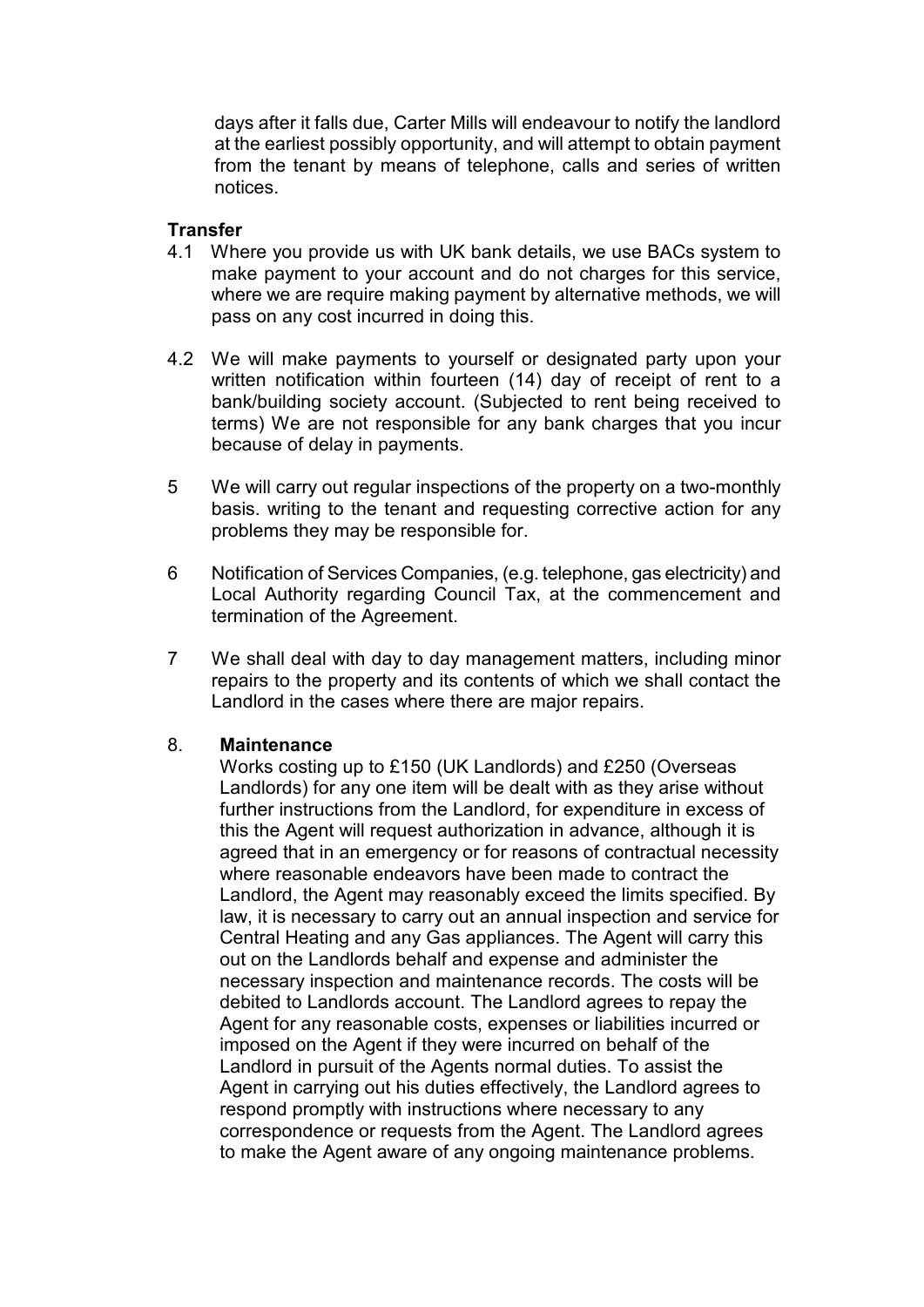The Landlord agrees that the property, beds, sofas and all other soft furnishings conform to the current fire safety regulations.

## 9. **Payment of Outgoings**

 Except in an emergency we shall, wherever practicable, obtain at least two estimates and consult with you where redecoration, renewal, repair or replacement is likely to cost more than £400.00. No such consultant shall be necessary if neither you or a duly authorised representative is available or refuses to give instructions or in case of an emergency, or where, in Carter Mills' view, immediate action is necessary to prevent the endangering of lives or permanent damage to the property or its contents, or where maintenance work is immediately required under or by reason or statute, local government or health and safety law requirements or regulations.

# 10. **Our fees**

1 On finding a suitable tenant (an occupier) for you who completes one of our Tenancy Agreements, our fees will be as follows:

2 72% of one month's rent initially for finding the Tenant(s) and preparation of documentation. This fee shall also be payable on the occupation of every occupier.

3 12% of monthly rent due and received during the period that the occupier remains in occupation.

4 For each Tenancy Agreement granted, and administration fee of £210.00 Vat inclusive is payable. A fee of £210.00 Vat inclusive payable on the extension of any extension of any existing Agreement.

5 For the preparation of an inventory of the premises, (if required) which is individually assessed for each property. The fee payable is £210.00 Vat inclusive.

6 In the event of Carter Mills undertaking any additional duties hereof of dealing with applicants for fair rent or appearance before the Rent Officer, Rent Assessment Committee or any other Court or Tribunal. The fee will be negotiated with you by special arrangement

7 In the event of our appointment here under being terminated by you or because of our appointment becoming frustrated, for whatever cause, prior to the completion of an Agreement, but after we have accepted a reservation fee from an intended Occupier, then our fees will become equivalent to two weeks rent. This appointment shall remain in effect until terminated in writing the Landlord giving not less than three months written notice to Carter Mills.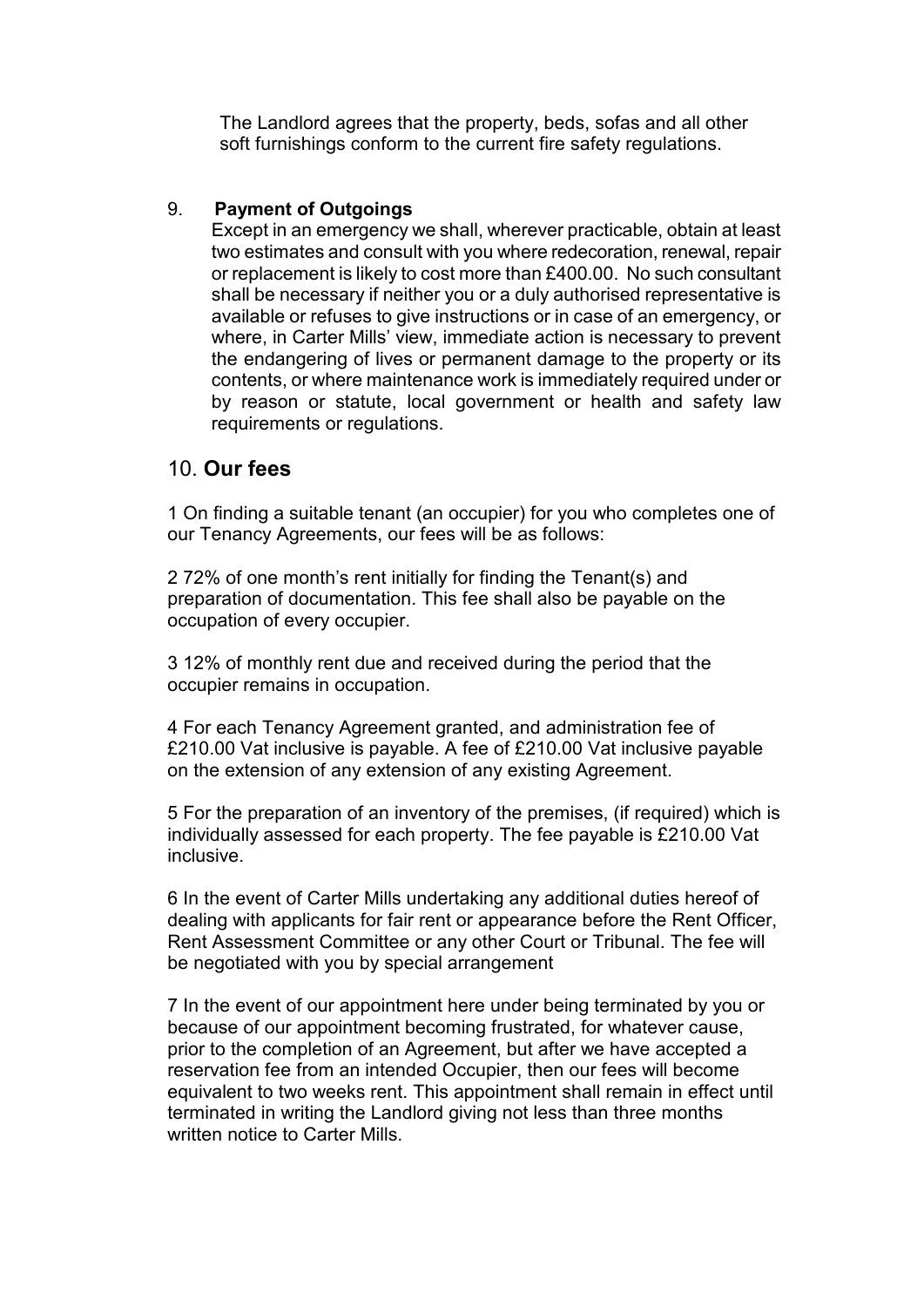If the tenants introduced by Carter Mills continue their tenancy after this agreement is terminated we reserve the right to revert the agreement to Letting-Only status and therefore charging 12% plus VAT of the rent for the time remaining of the current contract and all future contracts with those tenants originally introduced by Carter Mills. This will be calculated from the date of the last rental payment received by Carter Mills

# 11. **General Terms and Notes**

# 1 **Leaseholds**

 If your property is leasehold it is advisable to check with your solicitor to ensure that your lease does not contain a covenant that forbids the letting of your property, or which provides for the freeholder's consent to be obtained. In the event of you being a leaseholder and our paying contributions on your behalf, we will be entitled to accept and pay without question demands and accounts from your freeholder which appears to be in order. We cannot accept responsibility for the adequacy of any insurance cover or the verification of demands, accounts or estimates.

# 2 **Mortgages**

 The landlord warrants that consent to let his/her mortgagees has been obtained, and where he/she is lessee, the lease extends beyond the term that he/she proposes to let and that any necessary consents have been obtained.

# 3 **Rent**

 Unless you notify us to the contrary, the rent quoted on your behalf will be inclusive of all out-goings for which you are responsible, (e.g. rates, service charges etc.) except for Gas, Telephone and Electricity and or Council Tax.

# 4 **Insurance**

- 4.0 Although the aim is to take every care managing the property, the agent cannot accept responsibility for non-payment of rent damage or other default by tenants, or any associated legal costs incurred in their collection where the agent has acted correctly in terms of this agreement, or on the Landlords instruction's. An insurance policy is recommended for this eventuality
- 4.1 Activities relating to the arrangement and administration of insurance are governed by The Financial Services and Market Act 2000. As a result, we are unable to arrange Insurance on your behalf, to notify your insurer of claims or to complete documentation relating to those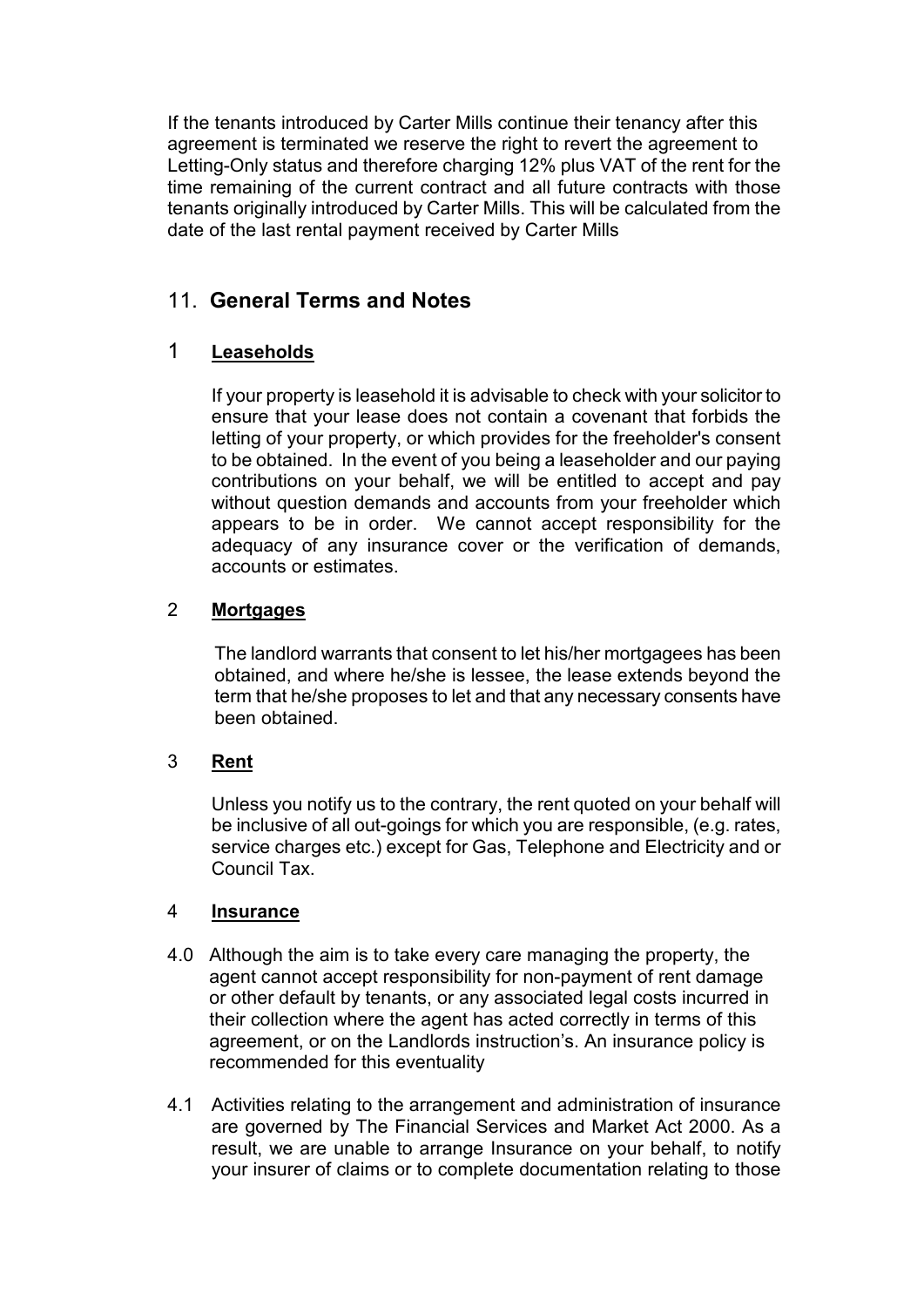claims.

4.2 We will notify you when we believe that damage to your property and will assist in accumulating the information that you need to make a claim.

## 5 **Tenancy Agreement**

 We will provide our standard form of agreement. These are available for your inspection and you may wish to check with your solicitor that these are entirely appropriate to your circumstances.

5.1 The charge to the landlord for the tenancy agreement is £210 + VAT.

## 6 **Duration**

 This appointment will remain in force until terminated by service of three months notice by one party or the other. We may terminate this appointment ourselves forthwith and without service of notice in the event of any breach by you, of the express terms hereof or in the event of any act or omission on your part which makes impracticable the further performance of our services hereunder.

## **7 Void Periods**

 Our management function does not include the supervision of the property when unoccupied although, in the normal course, periodic visits may be made by our staff.

#### 8 **Liability**

 We shall use our commercial judgement as to the terms of any agreement entered into, on your behalf and shall use our best endeavours to ensure that, where appropriate to your circumstances, such provisions are legally permissible and as are agreed with the occupiers, are inserted to facilitate your regaining possession, but we shall not, under any circumstances, liable to you in the event of a protected Tenancy being created (whether intended or not) or in the event of any difficulties arising in your recovering arrears or possession of the property or in anyway, whatsoever relating to our appointment hereunder.

#### **9 Ratification**

 Upon signing this appointment, you hereby agree to ratify all actions taken on your behalf hereunder.

#### **9.1 Indemnity**

The landlord undertakes to keep Carter Mills fully and effectively indemnified in respect of any claim, demand, liability, cost, expenses or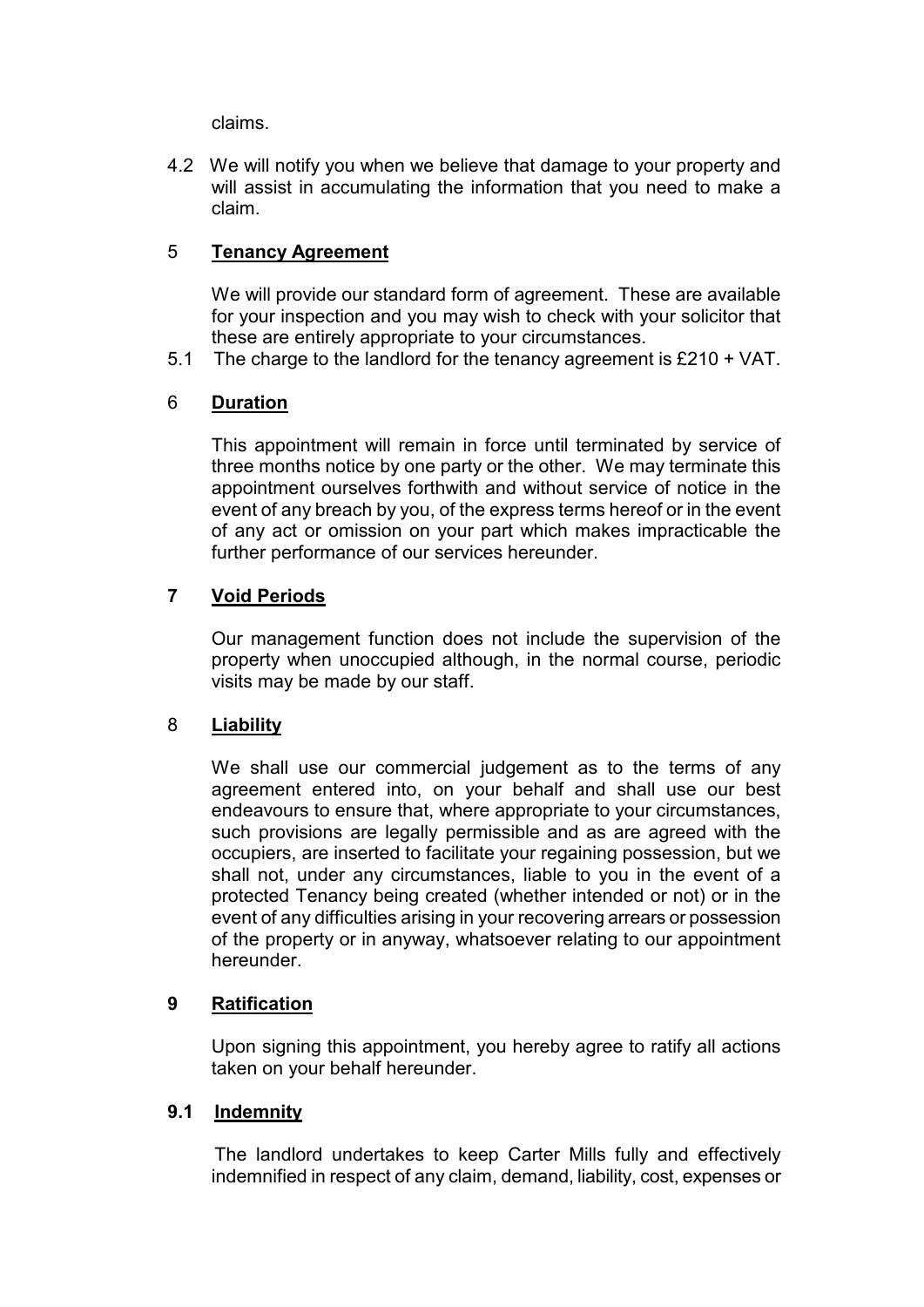prosecution which may arise due to the failure of the landlord to comply fully with the terms of all the Regulations contain herein, including any subsequent amendments thereto or replacement Regulations.

### **10. Notices**

 For this appointment, any communications sent by ordinary first Class post to you or any duly authorised representative at your or his/her last known address shall be sufficient for all purposes.

# **11. Scope of Authority**

 Without limiting the generality of the foregoing, we may instruct Solicitors on your behalf to commence any action or legal proceedings in Court (or submit Arbitration) for any purpose necessary to preserve your rights and property and to recover arrears and to defend all actions or other legal proceedings or attributions that may be bought against you about the property, our having full authority to comprise any such terms as we may see fit. Any costs incurred shall be debited to your account but you shall be credited with any sums recovered.

# **12. Taxes**

 When letting property and collecting rents for Landlords overseas; the Agent is obliged by the Taxes Management Act (TMA) and the Taxation of income from Land (Non-residents) Regulations 1995 to deduct tax ( at the basic rate) to cover any tax liability, unless the Landlord has been authorized in writing by the Inland Revenue to receive rent gross. In this situation, the agent also requests that the Landlord appoints an accountant or reserves to the Agent the right to employ a suitably qualified accountant to manage correspondence with the Inland Revenue. A standard annual charge will be made for this work and reasonable administration expenses may be charged by the Agent for further work requested by the Landlord, the Landlords Accountant or the Inland Revenue in connection with such tax liabilities. In many cases, Landlords tax liability is minimal when all allowance costs are deducted.

# **13. Professional Memberships**

At Carter Mills we pride ourselves on our professionalism. Our professional integrity is the reason why our landlords come back to us time and time again. As members of the Property Redress Scheme (PRS), National Association of Letting Agents (NALS), Deposit Protection Scheme (DPS) and Client Money Protect (CMP) you can be confident in our attention to detail and commitment to quality of service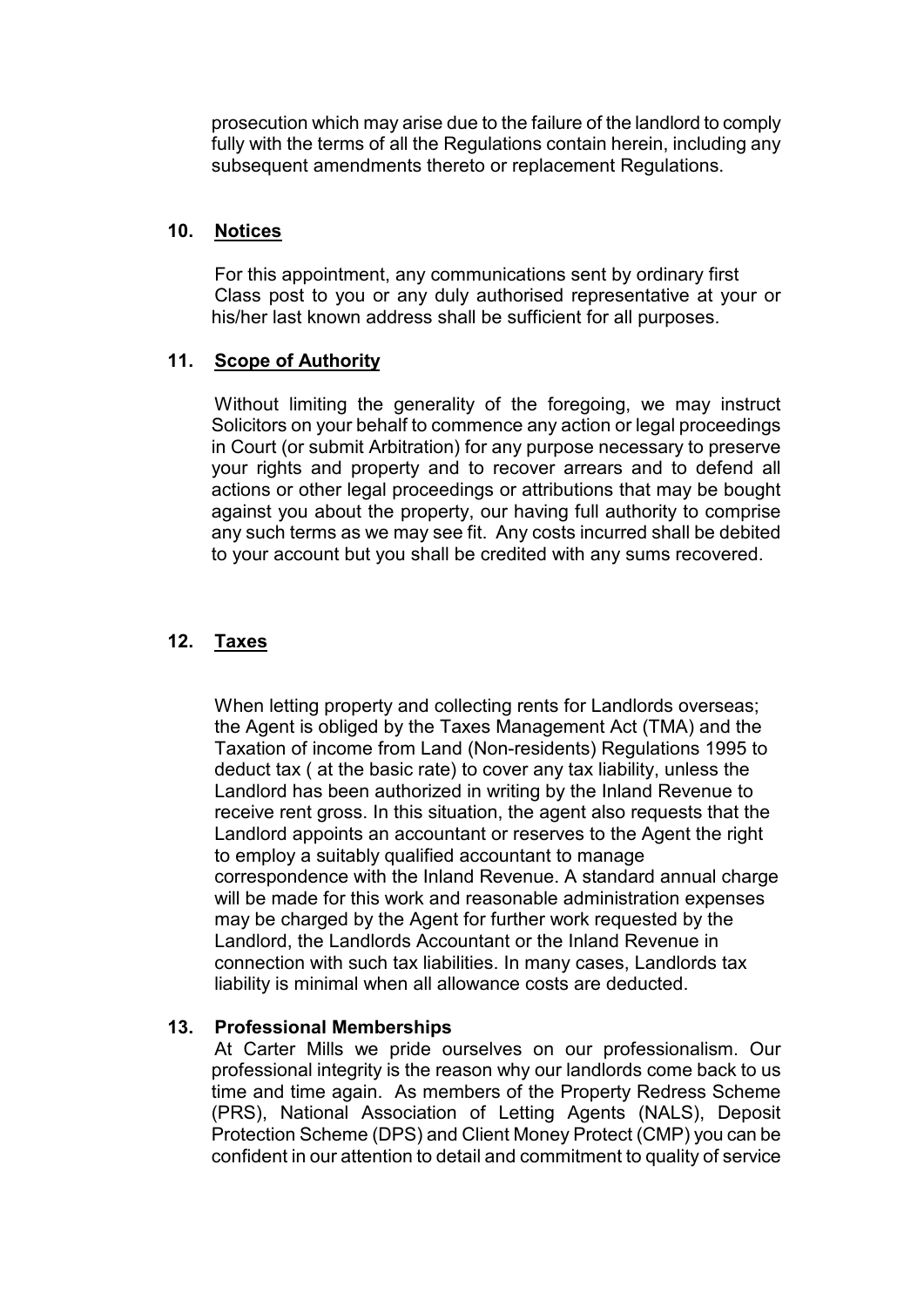### **14. Social Media Presence**

At Carter Mills we use social media to reach a wider audience and to show case our properties by using video clips on Utube giving a more personal and visual feel of the property before prospective tenant's views. We have our own blog post on word press, we use Twitter, Facebook, Instagram and Utube.

# **15. VAT**

 Our fees and all payments due to us will be subjected to Value Added Tax or any other Government Tax or charges at the appropriate rate.

## **14. Indemnity**

 The Owner(s) will always hereafter indemnify Carter Mills and keep us indemnified against all actions, proceedings, claims and demands, cost, damages and expenses which we may pay, sustain or incur because of any non-payment by the Owner (s) of Mortgages instalments.

# *Please confirm the following details*.

| (a) | Whether you own title solely or jointly and if jointly, with whom?              |
|-----|---------------------------------------------------------------------------------|
| (b) | Whether you own a freehold or leasehold title.                                  |
| (c) | The name and address of your Bankers and your account number.                   |
| (d) | Your forwarding address and telephone number.                                   |
| (e) | Your insurer's name and address and policy number (both house and<br>contents). |
| (f) | Your solicitor's name and address.                                              |
|     |                                                                                 |
| (g) | Your Builder's name and address.                                                |
|     |                                                                                 |